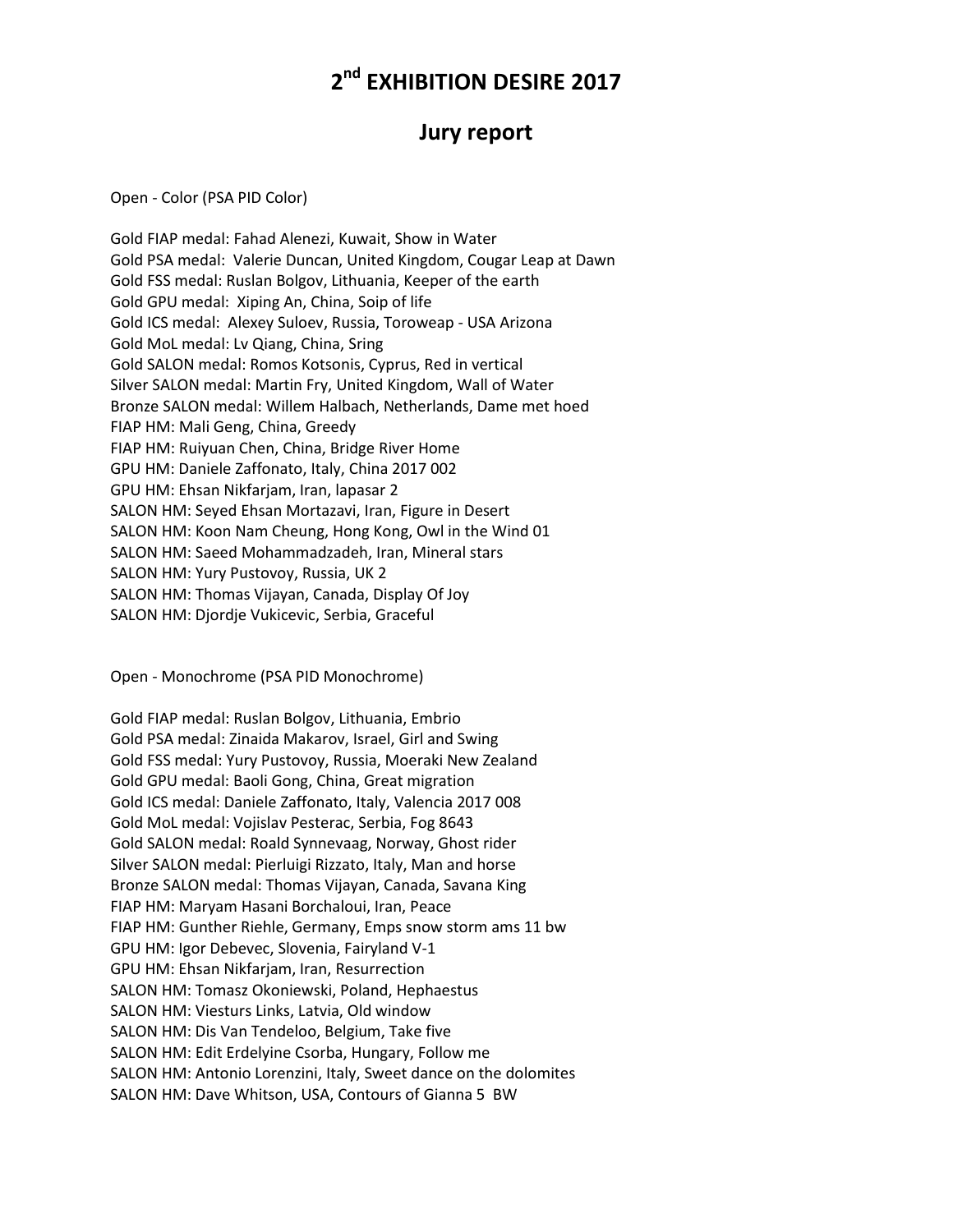Nature - Open (color or monochrome) (PSA ND)

Gold FIAP medal: Lianjun Quan, China, Gather Gold PSA medal: Georgi Georgiev, Bulgaria, Ladybug 2 Gold FSS medal: Giovanni Frescura, Italy, under the snow 4 Gold GPU medal: Ruslan Bolgov, Lithuania, The beast Gold ICS medal: Thomas Vijayan, Canada, The Race Gold MoL medal: Hamad Bouresli, Kuwait, Egrets fight Gold SALON medal: Lanfeng Chen, China, Rushed to the attack Silver SALON medal: Alexey Suloev, Russia, White dance - Canada Bronze SALON medal: Fahad Alenezi, Kuwait, Stop Time FIAP HM: Yury Pustovoy, Russia, Sunrise in Patagonia FIAP HM: Zifeng Chen, China, Chase GPU HM: Lv Qiang, China, Expectation GPU HM: Marie-Laure Stone, United Kingdom, Buffalos night drinking SALON HM: Vojislav Pesterac, Serbia, Planina 7783 SALON HM: Wei Fu, Canada, Bite tightly SALON HM: Bob Devine, United Kingdom, Great grey owl hunting in snow SALON HM: Sasa Blagojevic, Serbia, Top in a fog SALON HM: Abdulla AL-Mushaifri, Qatar, Milky Way Flower SALON HM: Albert Peer, Austria, Golden eagle

Photo travel - (PSA PTD)

Gold FIAP medal: Tomasz Okoniewski, Poland, Brotherhood Gold PSA medal: Alexey Suloev, Russia, Aloft of Mars-USA Arizona Gold FSS medal: Djani Bardoti, Serbia, Sanjala je da ne kasni Gold GPU medal: Roald Synnevaag, Norway, Nigardsbreen Gold ICS medal: Gabriele Dellanave, USA, Storny Venice Gold MoL medal: H.W. Chan, Hong Kong, Glacier of Greenland 15 Gold SALON medal: Paul Radden, United Kingdom, Antelope Colours 2 Silver SALON medal: Lanfeng Chen, China, Chinese Dragon Bronze SALON medal: Ehsan Nikfarjam, Iran, Passing the fog FIAP HM: Istvan Kerekes, Hungary, Life in the mud FIAP HM: Guoxiang Sun, China, Tribal Totem GPU HM: Ursula Bruder, Germany, Mystical terraces sw GPU HM: Nima Vahdani, Iran, Hard Days SALON HM: Chunling Li, China, Spring pastoral SALON HM: Slobodan Krstic, Bosnia and Herzegovina, Semberija 113 SALON HM: Amir Ali Navadeh Shahla, Iran, Carpet seller SALON HM: Alena-Elenka Danbrova, Belarus, Paris SALON HM: lianjun quan, China, Crowd SALON HM: Yilan Song, China, African Adult Ceremony